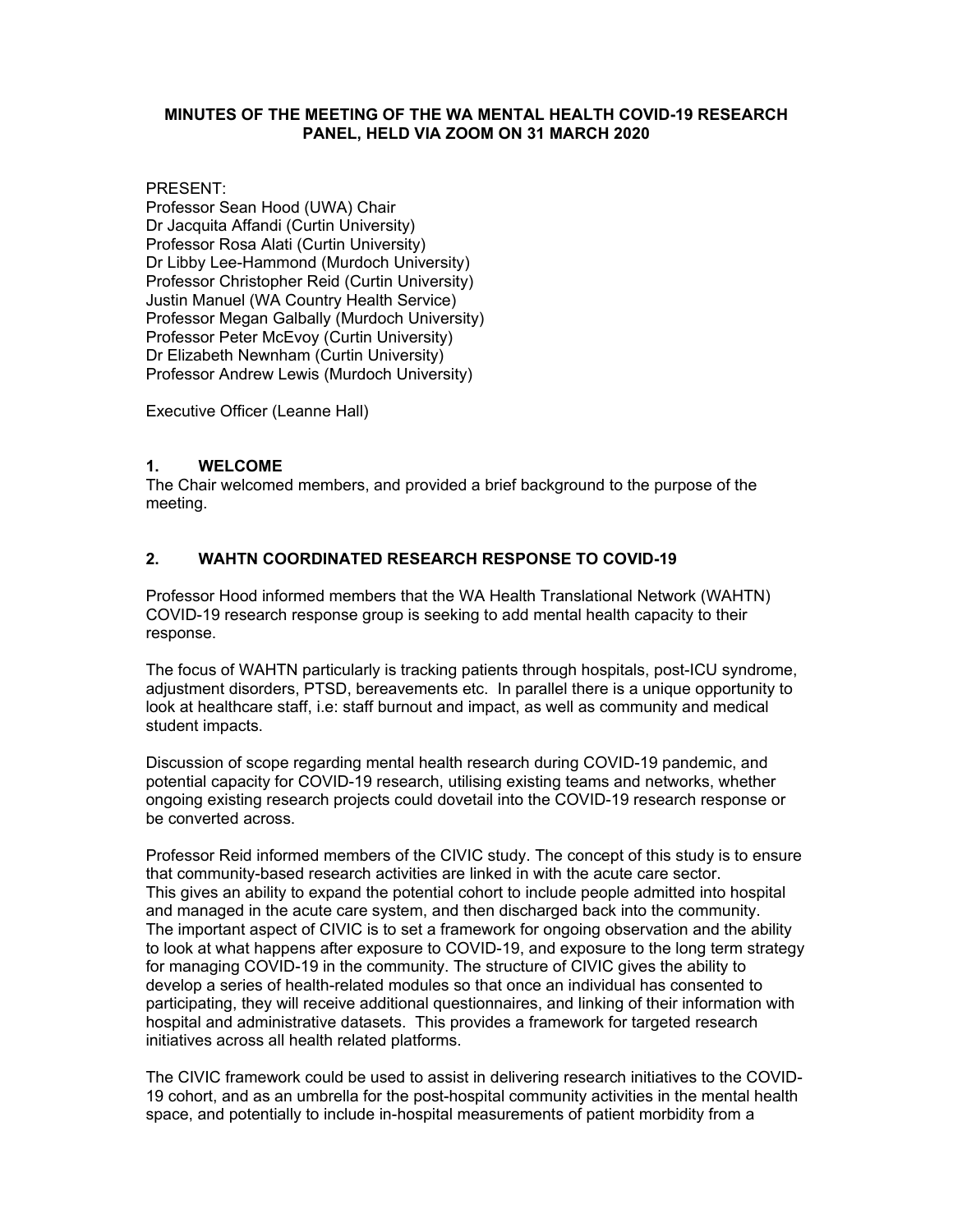mental health perspective. Particularly concerned with including staff, students and volunteers, within both in-patient and community settings, and irrespective of whether they contract COVID-19.

Professor McEvoy commented on developing a brief battery of measures to start triaging and provide referral pathways, without providing unnecessary active interventions to people who are adjusting well on their own. Therefore need to identify people at risk and provide appropriate referral pathways. The plan would be to disseminate general information about where to go for help or support if needed. People who scored high on depression measures/indication of suicidal ideation would be more actively triaged to appropriate services. Query whether resources are available, perhaps use postgraduate student clinics or other health professionals to actively follow-up very high risk people. Monitor service utilisation to track how many people were identified as at risk, or how many triaged to a particular pathway actually followed up, and then assess impact over time.

Professor Alati advised that in the past they have used light on interventions that rely on a slightly more intensive follow-up with people with a higher risk of anxiety & depression. With some projects conducted with at-risk communities this has made a long-term difference.

Professor Hood queried the possibility of dovetailing interventions into CIVIC without affecting ethics approval. Professor Reid responded that the concept is to establish the framework to enable contact with patients/participants both now and into the future. A series of up to 8 or so contacts with participants over the next few months is planned. The content of the contacts will vary on the basis of the modules being developed, and each module will be resubmitted to ethics as an amendment. Will need to establish working groups to focus on the module content, with data elements and follow-up plans needing to be scoped.

Professor Hood requested feedback on what directions to focus on, and how to interface with CIVIC. There is a high level of interest in children's mental health. Need to consider what methodologies to use with regards to capturing data from children and adolescents, especially young children and children in compromised circumstances. Also those identified through early screening as high risk, and also capture data for hospitalised patients and work with the COVID-19 Data Response Team at the Acute Care Centre. Care should be taken to not impact on the workflow of the Emergency Department and Intensive Care Units for hospitalised patients, but to link-in with both acute and community data teams.

Professor Hood mentioned that the Young Lives Matter working group has been mapping process of patient flow through ED. This may fit within the CIVIC project.

Dr Newnham mentioned that her team is currently working on a hospital study protocol looking at the mental health of health care workers post response, and queried whether this would fit under the CIVIC umbrella, and be integrated as a module. Professor Reid agreed it could be added as a target specific population group, as they are already working with the Busselton Study, Raine Study and TKI to use CIVIC as a platform for their cohorts, and to ensure standardised information capture across the COVID response.

Professor McEvoy suggested contact tracing of confirmed cases could provide another source of people acutely affected.

Professor Hood requested members to consider other people to include in the response. Potentially hospital psychologists could be approached; they have already been requested to provide debriefing to staff in hospitals. Consider evaluating interventions being rolled out by Beyond Blue, Life Line and other large organisations. It was also suggested to invite Sophie Davidson who is leading the Mental Health COVID Response in the Department of Health. Professor Hood will extend an invitation for her to attend the next meeting.